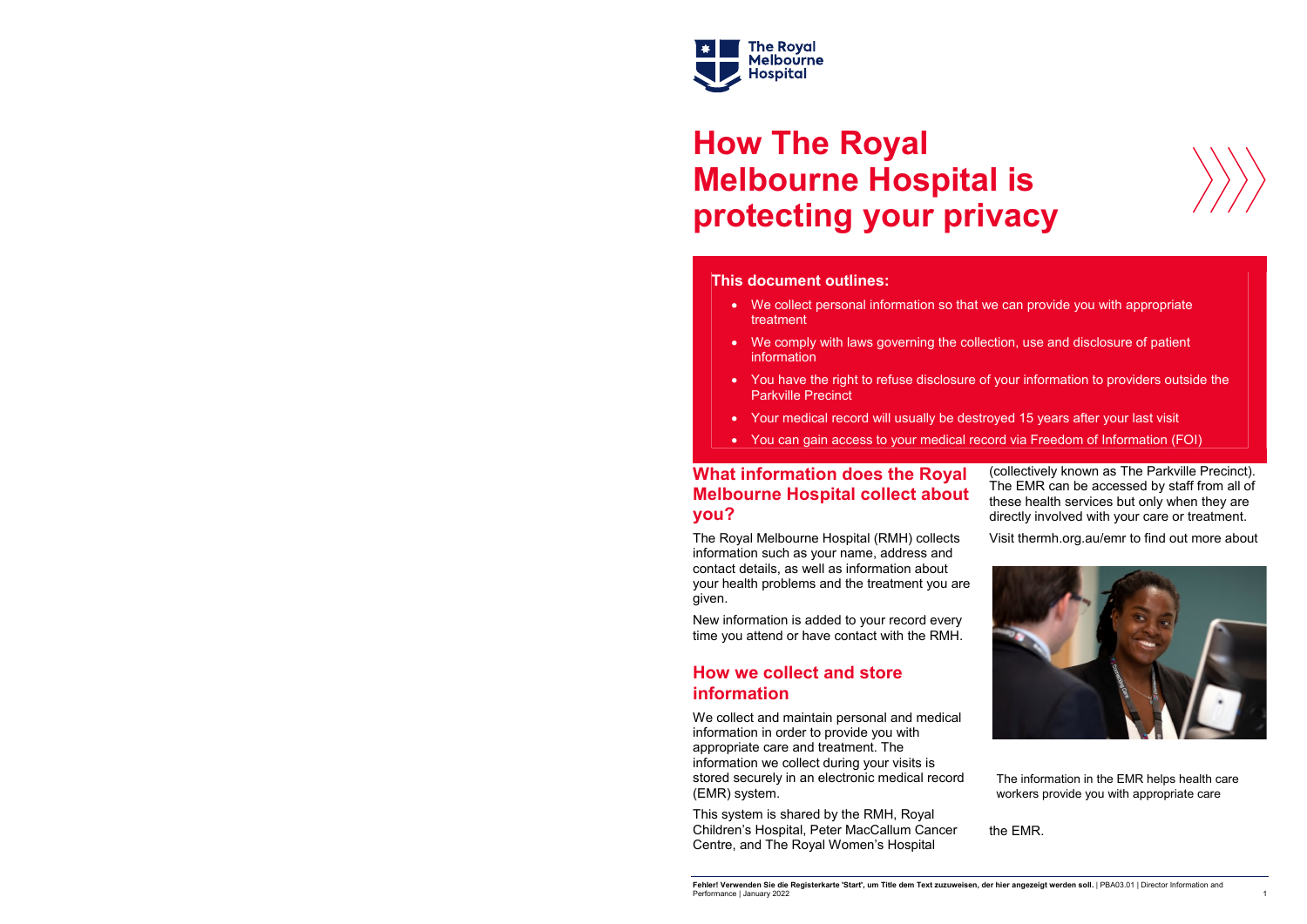

The shared EMR is hosted on the Royal Children's Hospital and Peter MacCallum Cancer Centre servers and this is where your data is physically held. The Royal Children's Hospital and Peter MacCallum Cancer Centre will therefore collect patient information from each health service to host, manage and support the shared EMR. The RMH and The Royal Women's Hospital will have access to collect and upload further information to the shared EMR in the course of treating their patients.

Information pertaining to your care prior to the implementation of the shared EMR will be stored across clinical information systems and paper medical records. All clinical information is stored securely by the RMH Health Information Services.

#### **Other uses**

We may also use your information for internal teaching or for research approved by our Human Research Ethics Committee.

Your information may also be used within the RMH for planning, evaluation and quality improvement. Reasonable steps are taken to remove details that identify you in any reports and publications.

## **Protecting patient privacy**

The Parkville Precinct is committed to protecting privacy by keeping the information we collect about you secure from unauthorised access, use, disclosure or loss.

All paper and electronic systems across the Parkville Precinct are managed and maintained appropriately. There are strict privacy laws, policies and procedures that are in place to govern the collection, use, release and disposal of your information. Staff access to these systems is audited regularly by each health service to monitor compliance.

## **Parkville Connect**

The Parkville Connect portal allows the sharing of certain information in the EMR with your nominated local doctor and their practice, and by other community health care providers you have consented to access your information.

This will provide quick access to your information and inform shared care between the hospital, your local doctor and other community health care providers.

#### **Health Hub**

The Health Hub portal allows patients and approved proxies to access some of their hospital information from the EMR.

This includes information about appointments, certain test results, some clinic notes and

Staff at the RMH use the EMR to securely store and access patients' medical information

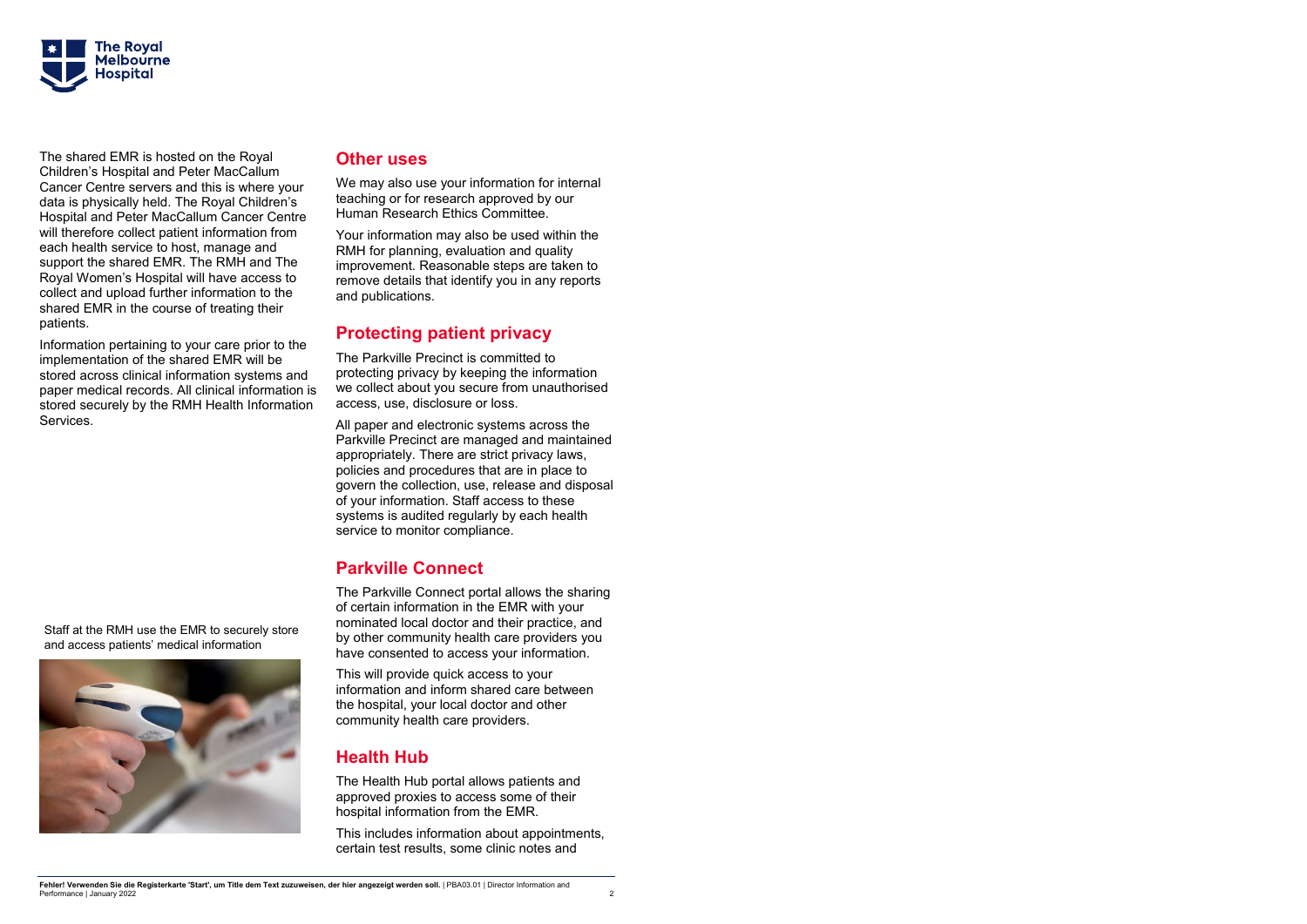

correspondence from the Parkville Precinct. More information is available at health-hub.org.au

### **Who do we provide your health information to?**

We may disclose your information to others outside the RMH, including your doctor and other health and care community support providers, if this is necessary for your further treatment. If you are an inpatient, we will tell your relatives and friends where you are and your general condition, if they call or visit.

We will disclose your information to any person or organisation authorised by you. This will usually involve you signing a release document.

The RMH may also be obliged to release your information without your consent:

- where required by law (eg by Act of Parliament or in the case of a legal claim)
- where required by government authorities and departments (eg registration of births, deaths, diseases and treatments)
- for mandatory reporting (eg reporting to Child Protection, child and family services or Victoria Police)
- when requested by Risk Assessment or Information Sharing Entities under the Victorian Government Family Violence and Child Information Sharing Schemes
- when there is a reasonable belief that there is a serious threat to an individual's health or safety or to the health and safety of others
- when this will reduce or prevent a serious threat to public health or safety
- for quality and safety purposes (as authorised by the Health Services Act 1988). This would be limited to entities responsible for investigating failures in quality and safety and for health system

**Fehler! Verwenden Sie die Registerkarte 'Start', um Title dem Text zuzuweisen, der hier angezeigt werden soll.** | PBA03.01 | Director Information and Performance | January 2022 3

The RMH is participating in the Australian Government My Health Record. Your discharge summaries and some pathology and radiology reports may be uploaded to your My Health Record, if you have one. Please tell us at the beginning of your visit if you do not want these clinical documents uploaded to your record. For more information go to myhealthrecord.gov.au or Help line 1800 723 471.

quality and safety oversight. These departments include;

- the Victorian Department of Health
- Safer Care Victoria
- the Victorian Agency for Health Information
- and/or another health service entity

Any such sharing would be subject to and comply with existing data security and storage requirements set out in the Health Privacy Principles and Information Privacy Principles. The sharing and using of information is designed to address any quality and safety issues that may have affected you to ensure they inform continuous service improvement.

#### **Can you refuse to disclose your information?**

Yes, you have the right to refuse disclosure of your information to providers outside the Parkville Precinct. You may exercise this right by completing a Refusal of Consent to Disclosure and Use of Information form.

However, refusing permission to disclose your information might affect you receiving appropriate care and treatment in the future. If you have any questions about disclosing your information, please speak with a staff member involved in your care.

There are some exceptions where the RMH may need to share your information without